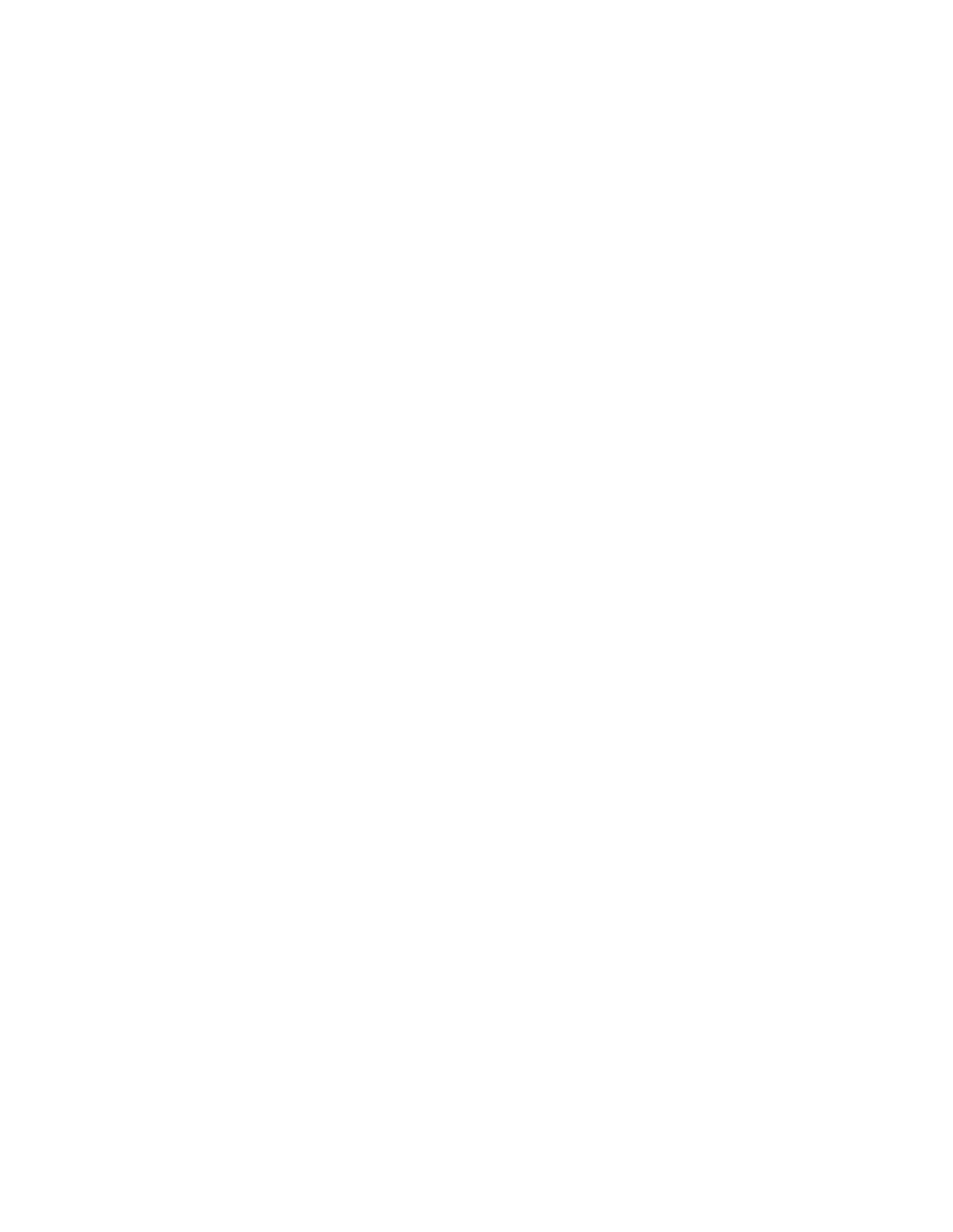# *WELCOME!*

Dear Parents:

Welcome to Boy Scout Troop 242. This guide has been developed by the Troop Committee and Scoutmasters to acquaint you with our troop and the Boy Scout Program in general. It attempts to answer parent's most frequently asked questions. It also cites certain BSA and troop policies and procedures which have been established to ensure that our activities are conducted in a safe manner. If you have any questions or concerns about the troop, please feel free to contact the Scoutmaster or any of the Troop Committee members. Phone numbers are listed on the last page.

**Unlike Cub Scouts, Boy Scouts, and our troop, is "boy run". In other words, wherever and whenever possible, the boys make decisions on troop activites and policy. They plan, manage and execute the affairs of the troop – thereby sharing in and growing through the struggles and successes of this process. This apect of how the troop operates is a key component of a successful Scouting program.**

In addition, the decisions and actions of boy and adult Scouts (and the operating principles of our troop) are guided principally by the items quoted on the next two pages, namely:

**Aims And Methods of Scouting Scout Law**

**Scout Oath Scout Motto**

**Scout Slogan**

# **BSA Troop 242 Parent Information Guide**

Approved by the Troop Committee

Mr. Wayne Weidner, **Date** Troop Committee Chairman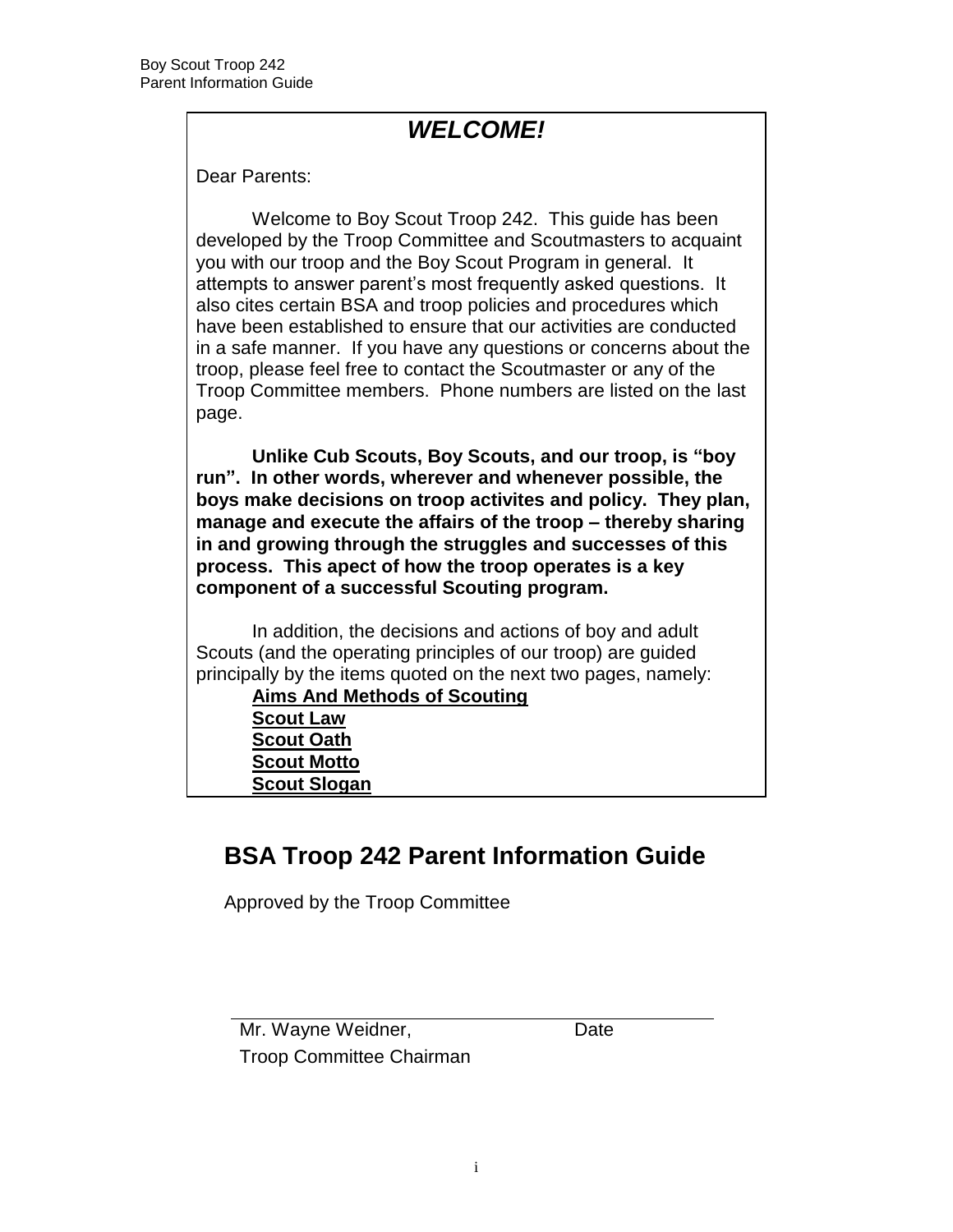#### **Revision History:**

5/15/01 – WSM – revise fees and discipline

TBA – revisions to discipline, finance, permission, addition of 'patrol award', emphasis on outdoor program

3/15/01 – WSM – more information about troop website

2/21/01 – WSM – revise point system, move 'Fees' adjacent to Accounts and Fundraising, rename 'Volunteers' to 'Volunteers / Adult Participation'

2/20/01 – LLL – add High Adventure section, elements regarding adult/parent participation, bus leadership

2/16/01 – WSM – add elements emphasizing 'Boy Run', delete participation requirements, minor changes to: Courts of Honor, Rank Advancement, make SM Conference and Boards of Review their own subsections, Merit badges, Discipline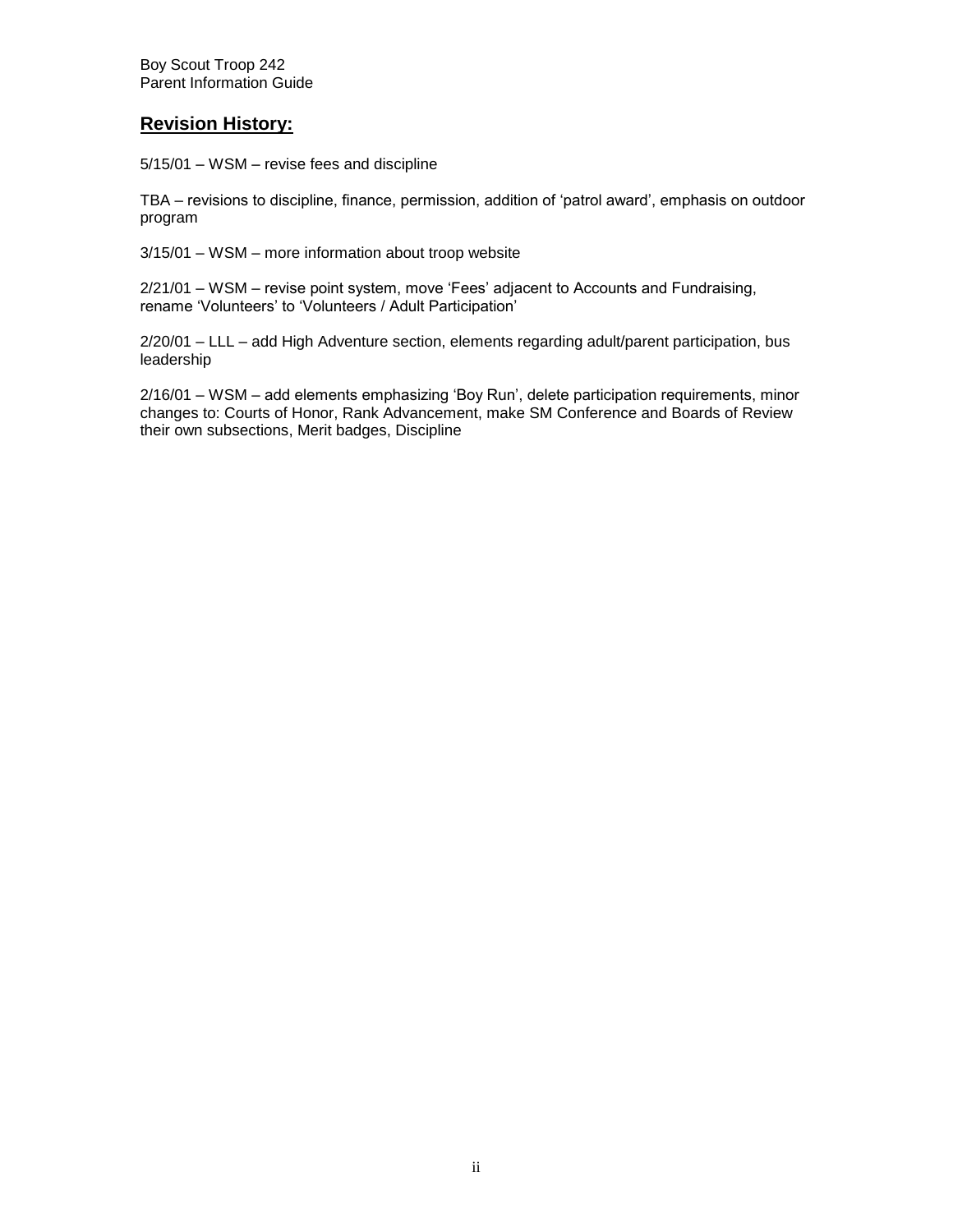# **The Methods of the Boy Scout Program Ideals**

The ideals of Scouting are spelled out in the Scout Oath, Law, motto and slogan. The Scout measures himself against these ideals and continually tries to improve. The goals are high, and as he reaches for them he has some control over what he becomes.

# **Patrols**

The patrol method give Scouts an experience in group living and participating citizenship. It places a certain amount of responsibility on young shoulders and teaches boys how to accept it. The patrol method allows Scouts to act in small groups where they easily can relate to each other. These small groups determine troop activities through their elected representatives.

# **Outdoors**

Boy Scouting is designed to take place outdoors. It is in the outdoors that Scouts share responsibilities and learn to live with each other. It is here that the skills and activities practiced at troop meetings come alive with purpose.

Being close to nature helps Scouts gain an appreciation for God's handiwork and mankind's place in it. The outdoors is the laboratory for Scouts to learn ecology and practice conservation of nature's resources.

## **Advancement**

Scouting provides a series of surmountable obstacles and steps to overcome them through the advancement method. The Scout plans his advancement and progresses at his own pace as he overcomes each challenge. The Scout is rewarded for each advancement, which helps him gain self-confidence. The steps in the advancement system help a boy grow in self-reliance and the ability to help others.

# **Adult Association**

Boys learn from the example set by their adult leaders. Troop leaders may be male or female, and association with adults of high character is encouraged at this stage of a young man's development.

## **Personal Growth**

As Scouts plan their activity, and progress toward their goals, they experience personal growth. The Good Turn concept is a major part of the personal growth method of Scouting. Boys grow as they participate in community service projects and do Good Turns for others. There probably is no device so successful in developing a basis for personal growth as the daily Good Turn.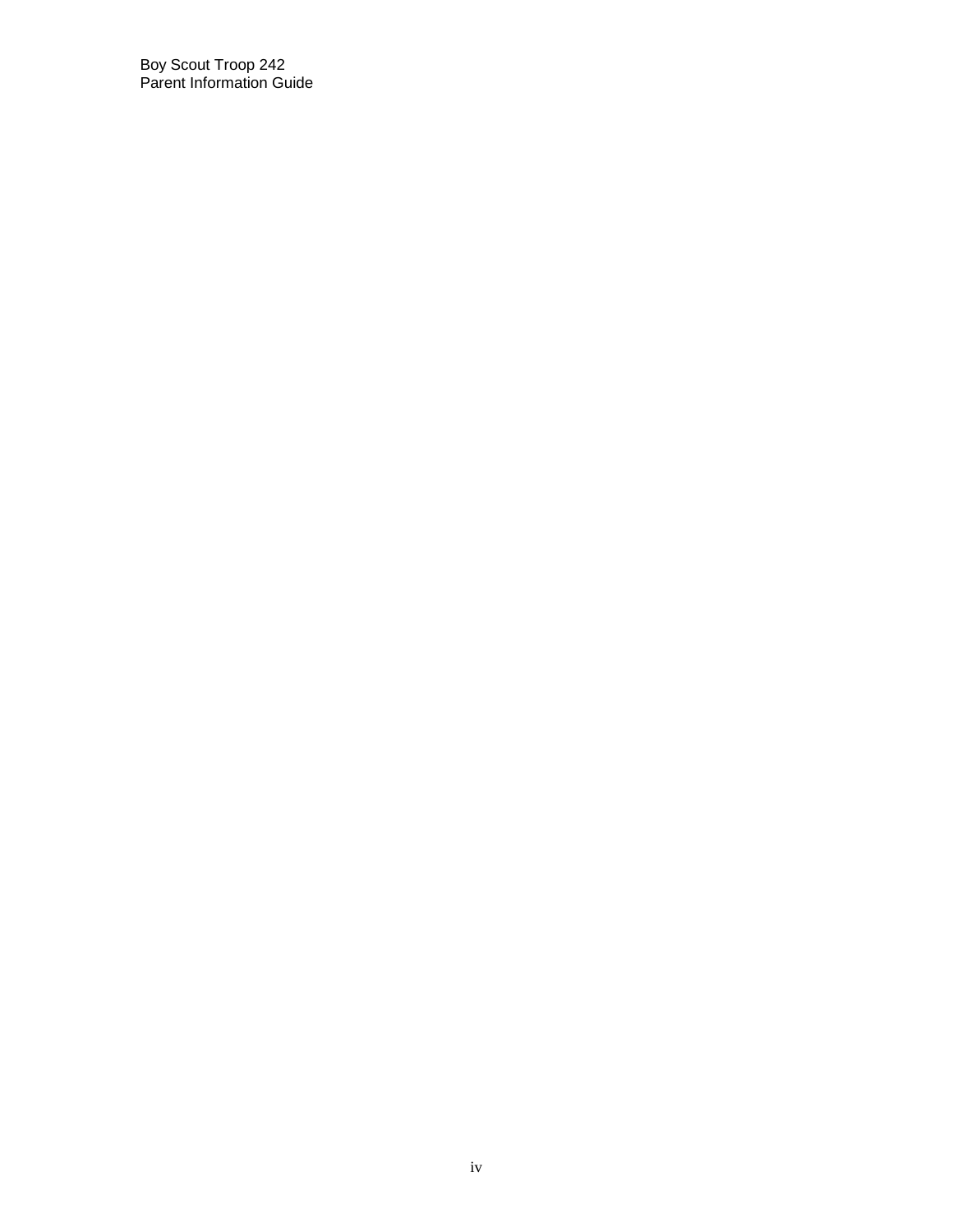# **The AIMS of the Boy Scout Program**

Boy Scouting works towards three aims. One is growth in *moral strength and character*. We may define this as what the boy is himself: his personal qualities, his values, his outlook.

A second aim is *participating citizenship*. Used broadly citizenship means the boy's relationship to others. He comes to learn his obligations to other people, to the society he lives in, to the government that presides over that society.

A third aim of Boy Scouting is *development of physical, mental and emotional fitness*. Fitness includes the body (well-tuned and healthy), the mind (able to think and solve problems), and the emotions (self-control, courage, and selfrespect).

The methods are designed to accomplish these aims. The religious emblems program is also a large part of the personal growth method. Frequent conferences with his Scoutmaster help each Scout to determine his growth toward Scouting's aims.

#### **Leadership Development**

Boy Scouting encourages boys to learn and practice leadership skills. Every Scout has the opportunity to participate in both shared and total leadership situations.

Understanding the concepts of leadership helps a boy accept the leadership roles of others and guides him toward the citizenship aim of Scouting.

## **THE SCOUT OATH OR PROMISE**

On my honor I will do my best To do my duty to God and my country. To obey the Scout Law; To help other people at all times; To keep myself physically strong, Mentally awake, and morally straight.

#### **THE SCOUT LAW**

A SCOUT IS:

Trustworthy Obedient Loyal Cheerful Helpful Thrifty Friendly Brave Courteous Clean Kind Reverent

#### **SCOUT MOTTO**

Be Prepared

## **SCOUT SLOGAN**

Do a Good Turn Daily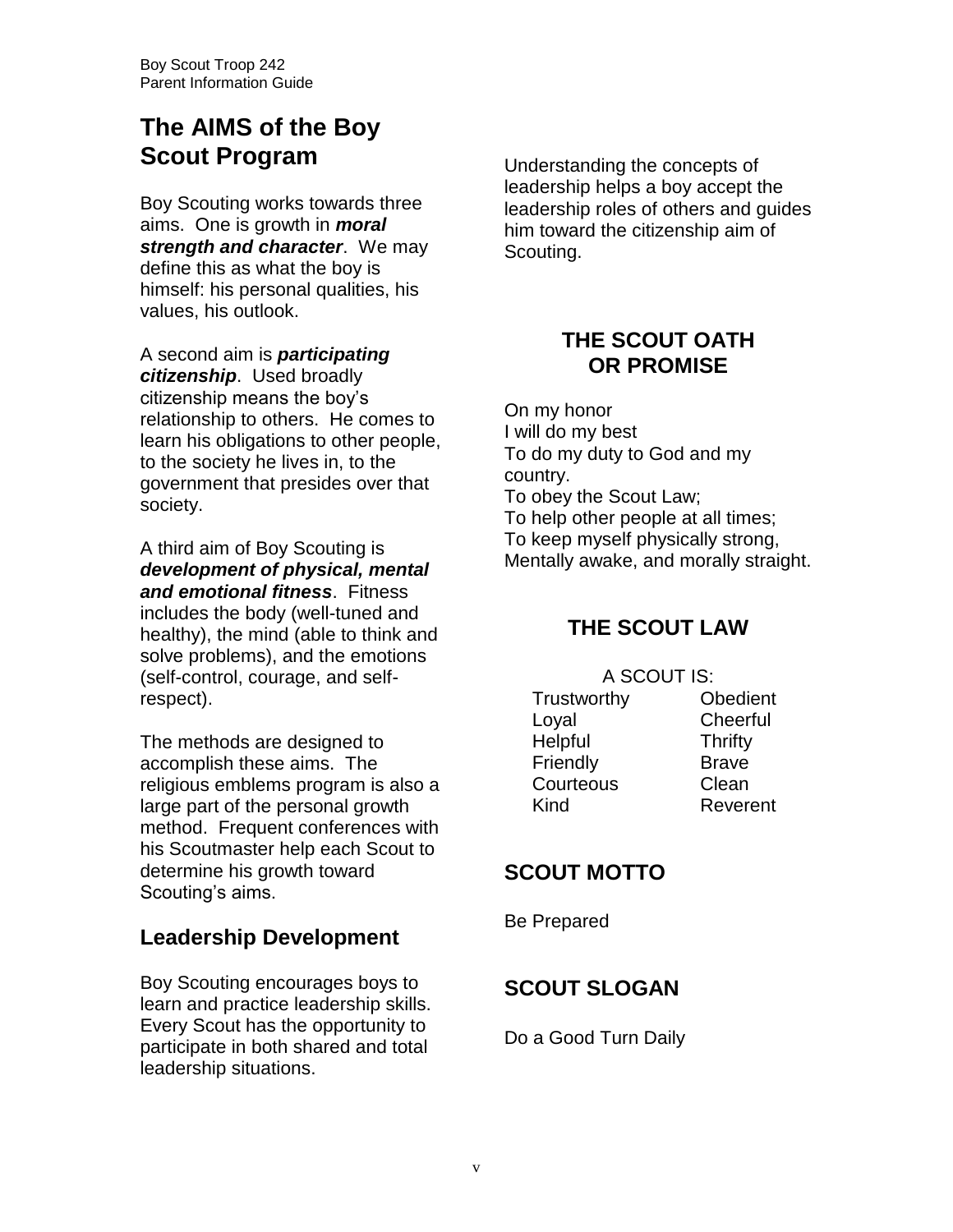| <b>TROOP MEETINGS</b>                          | 1                       |  |  |
|------------------------------------------------|-------------------------|--|--|
| <b>JOINING REQUIREMENTS</b>                    | 1                       |  |  |
| <b>UNIFORMS</b>                                | 1                       |  |  |
| <b>FEES</b>                                    | $\overline{2}$          |  |  |
| <b>ACCOUNTS</b>                                | 223                     |  |  |
| <b>FUNDRAISING</b>                             | $\mathbf{3}$            |  |  |
| <b>COURTS OF HONOR</b>                         | $\mathbf{3}$            |  |  |
| <b>SPECIAL ACTIVITIES</b>                      | $\overline{\mathbf{4}}$ |  |  |
| <b>COMMUNICATION</b>                           | $\overline{\mathbf{4}}$ |  |  |
| <b>TRANSPORTATION</b>                          | 445                     |  |  |
| <b>RANK ADVANCEMENT</b>                        | 556                     |  |  |
| <b>MERIT BADGES</b>                            | $6\phantom{1}$          |  |  |
| <b>ELECTIONS</b>                               | 667                     |  |  |
| <b>PATROL LEADERS COUNCIL</b>                  | <b>778</b>              |  |  |
| HIGH ADVENTUREERROR! BOOKMARK NOT DEFINED.ERRC |                         |  |  |
| <b>OUTSTANDING SCOUTER</b>                     | <b>778</b>              |  |  |
| <b>SCOUT OF THE YEAR</b>                       | 889                     |  |  |
| <b>DISCIPLINE</b>                              | 889                     |  |  |
| <b>VOLUNTEERS / ADULT PARTICIPATION 889</b>    |                         |  |  |
| <b>TROOP COMMITTEE</b>                         | 9910                    |  |  |
| <b>PHONE NUMBERS</b>                           | 104044                  |  |  |
|                                                |                         |  |  |

#### **TABLE OF CONTENTS**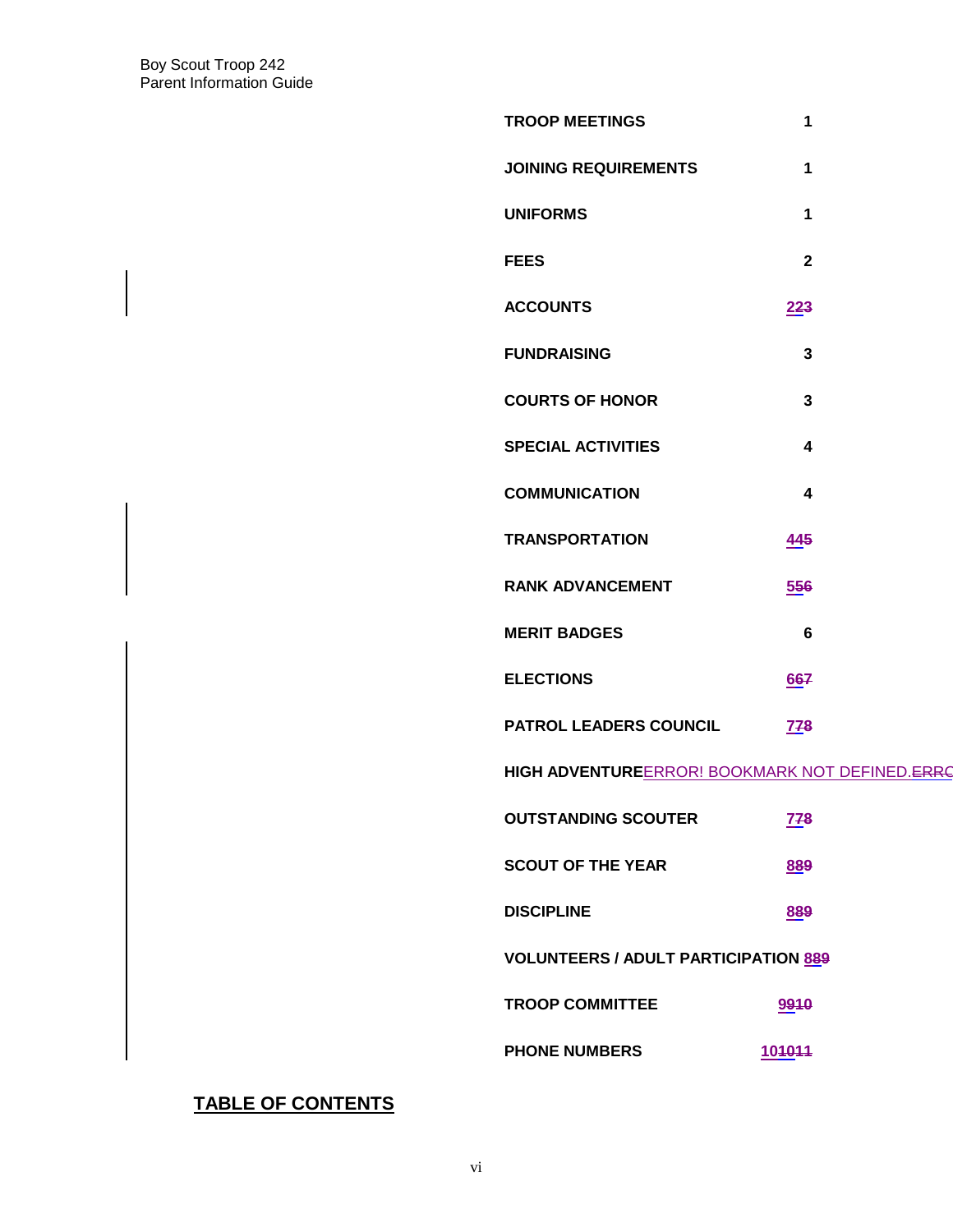# **Troop Meetings**

The troop meets weekly, on Thursdays between 7:00 pm and 8:30 pm in New Fellowship Hall at Hope Lutheran Church in Cherryville. Since opening ceremonies begin promptly at 7:00 pm, your son should arrive at least five minutes early. Scouts are expected to wear their complete scout uniform (see below) to each meeting and should bring their Scout Handbook, pencil and a notebook.

Scouts who cannot attend should contact their patrol leader as soon as possible after the meeting to find out what important information or announcements may have been missed.

Meetings will not be held on Holy Thursday, during summer camp, Thanksgiving day, between Christmas and New Years, and when school has been cancelled due to inclement weather.

# **Joining Requirements**

To become a Boy Scout, your son must:

- Complete the fifth grade or be 11 years old, or have earned the Arrow of Light Award, but be younger than 18 years old.
- Submit a completed Boy Scout application and health history signed by his parent or guardian (applications of Webelos in Pack 242 crossing over into the troop

should be turned in before the Blue and Gold Banquet).

• Complete the requirements listed on Page 4 of the Scout Handbook (these requirements will be explained during your son's first troop meeting).

## **Uniforms**

The uniform makes the Scout troop visible as a force for good and creates a positive youth image in the community. Boy Scouting is an action program, and wearing the uniform is an action that shows each Scout's commitment to the aims and purposes of Scouting. The uniform gives the Scout identity in a world brotherhood of youth who believe in the same ideals. The uniform also provides a way for Scouts to wear the badges that show what they have accomplished.

Scouts are expected to wear the complete Scout uniform to all troop meetings and activities, unless instructed otherwise. Uniforms can be purchased at the Minsi Trail Scout Shop (see Troop Roster for phone number). The troop also accepts donated, outgrown uniforms which are kept in the troop supply room and are available to all scouts. See our uniform coordinator to check on the availability of uniforms or to donate a uniform.

The parts of the uniform are described on pages 12 and 13 of the new Scout Handbook. The short sleeve rather than the long sleeve shirt is preferred since the uniform is worn often during summer camp (a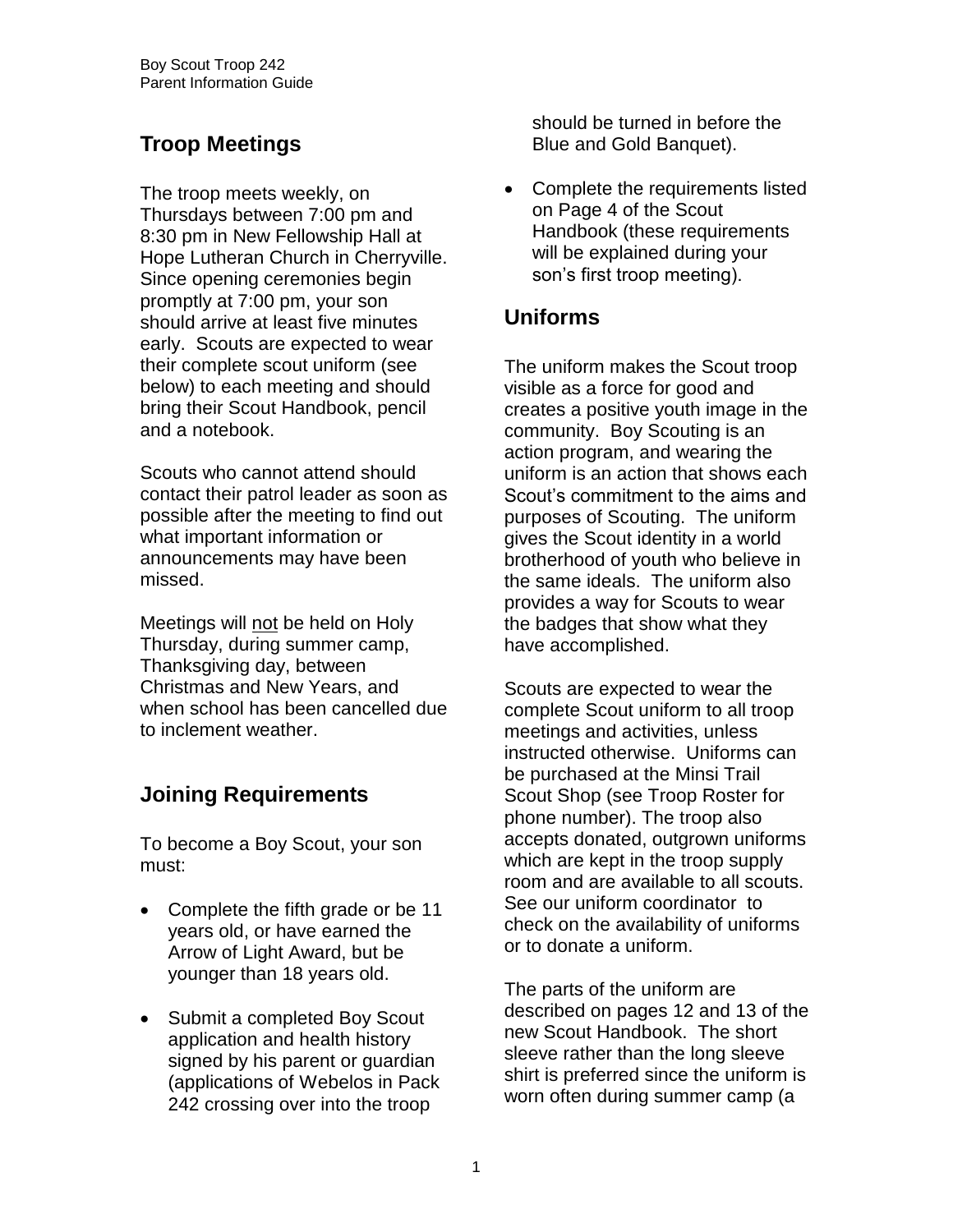sweat shirt or jacket may be worn over the uniform during cold weather). Your son may wear long pants or shorts, however official scout socks must be worn with shorts. The Troop baseball cap is part of you son's official 'Class A' scout uniform and is worn in lieu of a neckerchief.

When instructed, a 'Class B' T-shirt with Troop 242 logo may be worn instead of the 'Class A' uniform shirt. See the Troop Uniform Coordinator to check on the availability Class B T-shirts and Hats.

**Scouts should wear their complete uniform (Class A or B, as instructed) to all scouting activities and will not be allowed to board the bus without it.**

#### **Fees**

The troop recharters in January. Annual \$25 must be paid at this time, which covers the costs of merit badge patches, rank emblems, leadership patches, annual subscription to Boys Life (\$9) and the fee to register your son with Minsi Trails Council (\$7) and insurance (\$0.80). If you have more than one boy in the troop, the additional boy(s) fee will be \$25 minus cost of Boys Life.

Failure to pay dues before the troop recharters will require that the scout re-register with Boy Scouts of America. A current, paid registration is required for participation in all troop activities.

New boys joining the Troop are charged \$25 that covers the Boy Scout Handbook, Troop Cap and red shoulder epaulets.

Additional fees are charged for campouts and other special activities that your son participates in. These fees cover the costs of the activity.

All trip fees must be paid in full at the troop meeting immediately prior to the event, or withdrawn from their account. Scouts with an account balance of \$25 or below cannot withdraw money from their account to pay trip fees. Account balance must be brought up to \$25 minimum if scout wishes to attend next event. Parents will be notified () when their son's account balance drops below \$25, your son must maintain a \$25 balance.

Fees should be paid directly to the Troop Treasurer, preferably by check payable to "*Boy Scout Troop 242*". The best time to pay fees are at the beginning of each troop meeting or at Court of Honor ceremonies, which are held every other month.

#### **Accounts**

At the time your son joins the troop, an account will be started for him in the troop treasury in his name. Through various fund-raisers, he will be able to earn money that will be placed in this account. He can then draw on this money for trips, scout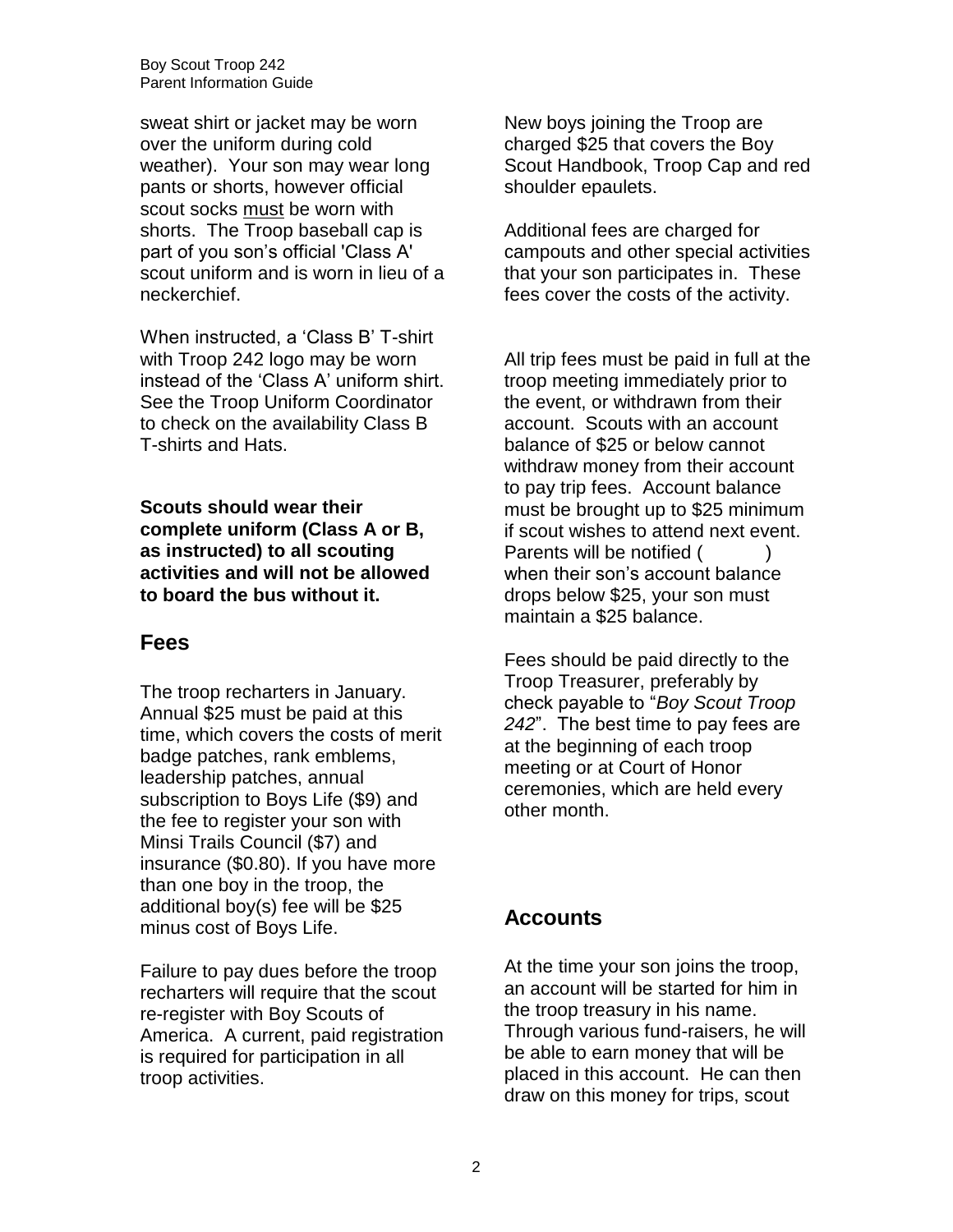supplies, etc. Fees for trips and other activities may be withdrawn from his account.

Any remaining balance is turned over to the troop treasury when your son leaves the troop. This covers the costs of wear and tear on troop equipment. If you register as an adult Scouter, you may transfer your balance to an adult account. Scouts attaining the rank of Eagle may apply any balance above \$25 towards the cost of the Eagle Court of Honor. The troop pays for cake and coffee at the reception.

## **Fundraising**

The Troop holds several fund-raisers throughout the year to help scouts earn money for their accounts. Fund-raisers are needed to allow the boys to enjoy a quality program. Ideas are always needed and appreciated. Please present your idea to the Troop Committee and after approval we will help you arrange and run the project. Examples of recent fund-raisers held by the troop include bake sales, car washes, and selling Pizza Hut cards. Except for the two special fundraisers noted below, eighty percent of fundrasing profits goes into the scout's account; twenty percent goes into the troop treasury.

The troop holds two special fundraisers (a chicken dinner in the spring and a spaghetti dinner in the fall) that scouts are required to participate in to raise money to cover the cost of maintenance, repairs and insurance for our troop bus and for major camping equipment

purchases. Scouts are required to sell a minimum number of tickets. Proceeds from tickets sold in excess of the minimum amount go into the scout's individual account.

Parents can also help earn money for their son's account by saving Redner's Market receipts. Put the scout's name on each one and submit them to the Troop Treasurer each month.

#### **Courts of Honor / Family Night**

Courts of Honor (COH) are generally held bi-monthly on the last Thursday of February, April, June, August, October and December. Eagle Courts of Honor are schedule separately. During Courts of Honor, scouts are awarded rank advancements, merit badges and activity patches

The Court of Honor - is a family event. Information of special interest to parents is always presented. There are also skits, songs, demonstrations, or special guest speakers on these evenings. Please make your best effort to attend to be a part of your son's life as a Scout on his way to Eagle. Even if no awards are earned by your son, you are encouraged to attend to show support of all the other families you have grown up with through Scouting. It will mean a great deal to him and the other boys when they know and can feel your support as you share their accomplishments. Parents will be scheduled approximately once a year to bring a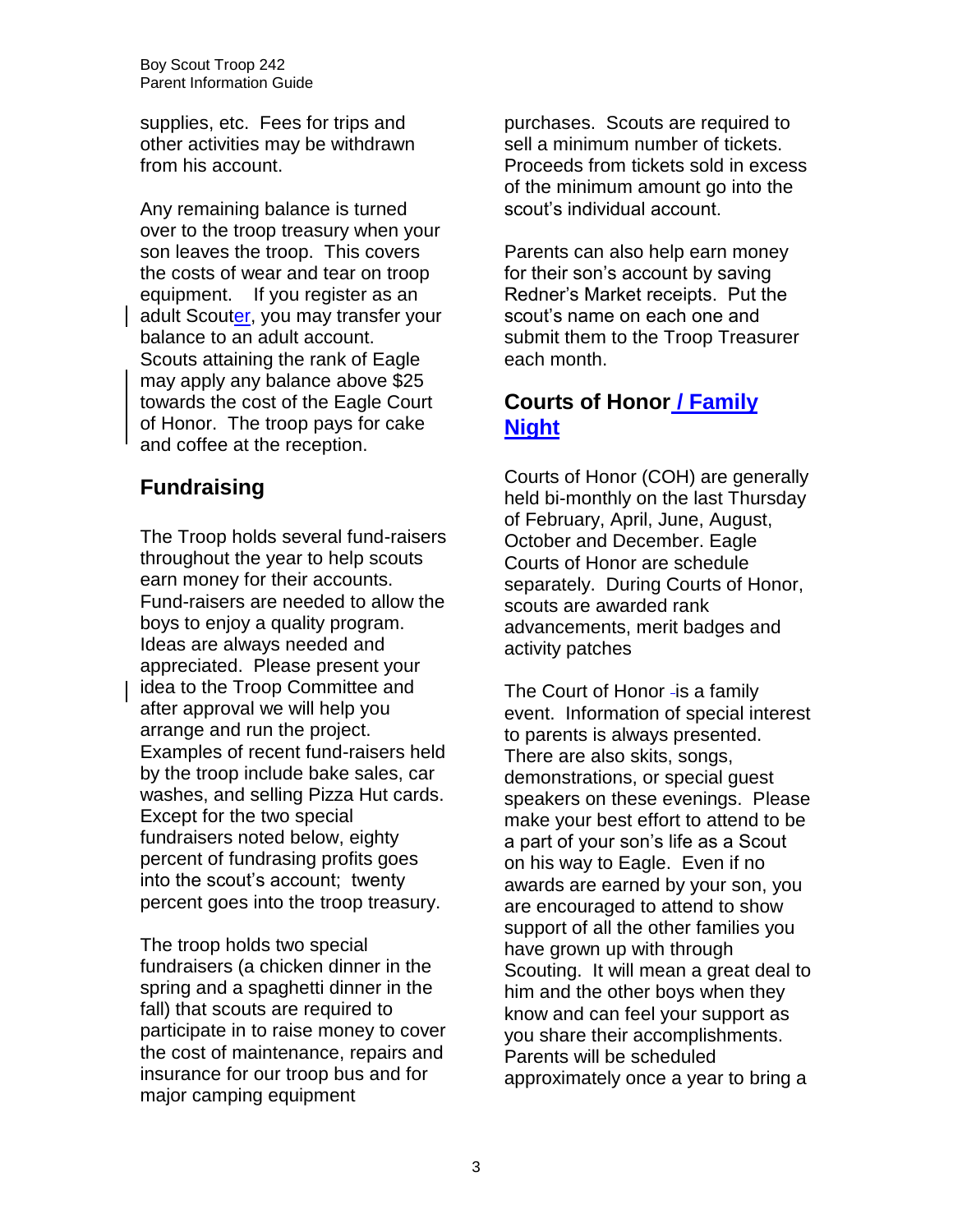snack and help with setup and cleanup.

## **Special Activities**

Special activities (such as hikes, campouts, swim nights, etc.) are held monthly. Information about these activities will be given to your son at troop meetings. Chapter 8 in the new Scout Handbook contains checklists and tips on what to bring on hikes and campouts. The following items should never be brought to any scouting activity: tobacco, alcohol, drugs, firearms, fireworks. Scouts are also encouraged to leave their 'boom boxes', TVs, and video games at home. Personal radios and walkmans are acceptable.

If your son has registered to attend an activity and changes his mind at the last minute, please notify the tour leader by phone as soon as possible. Deposits, which are typically collected to cover entrance fees that must be paid in advance, will not be refunded unless approved by the Troop Committee.

All trips and outings must be led by at least two (2) adult leaders, one of whom must be 21 years or older. Parents interested in providing adult leadership should notify the Scoutmaster and fill out an Adult Application form. Assistant Scoutmasters are required to attend the Boy Scout Leader Basic Training Course within 18 months of registration. Troop Committee members are also encouraged to

attend Basic Training for Troop Committee members.

#### **Communication and Information**

Each scout has his own personal folder in the Troop's hanging file. Important announcements, schedules, and monthly calendars are placed in the hanging folders to provide scouts and their parents with important information on special activities, etc. Scouts should check their folder for new information at each meeting.

Communication also occurs by phone via a phone tree to alert scouts of changes or provide reminders or details on an upcoming activity. The Senior Patrol Leader will contact Patrol Leaders who, in turn, will contact each member of their patrol.

The troop has also established a webpage:

*<http://www.lehigh.edu/~wsm0/T242>* to help publicize topics of general interest. An e-mail distribution list for the troop committee facilitates communications, to help the adult leaders manage planning and operations. Further information for parents and boys, such as details about youth and adult protection and safety ("Guide to Safe Scouting"), personal gear, Boy Scout Policy, and much more, may be found at the website.

#### **Transportation**

The troop travels to most activities in the Troop Bus. Cars or vans will be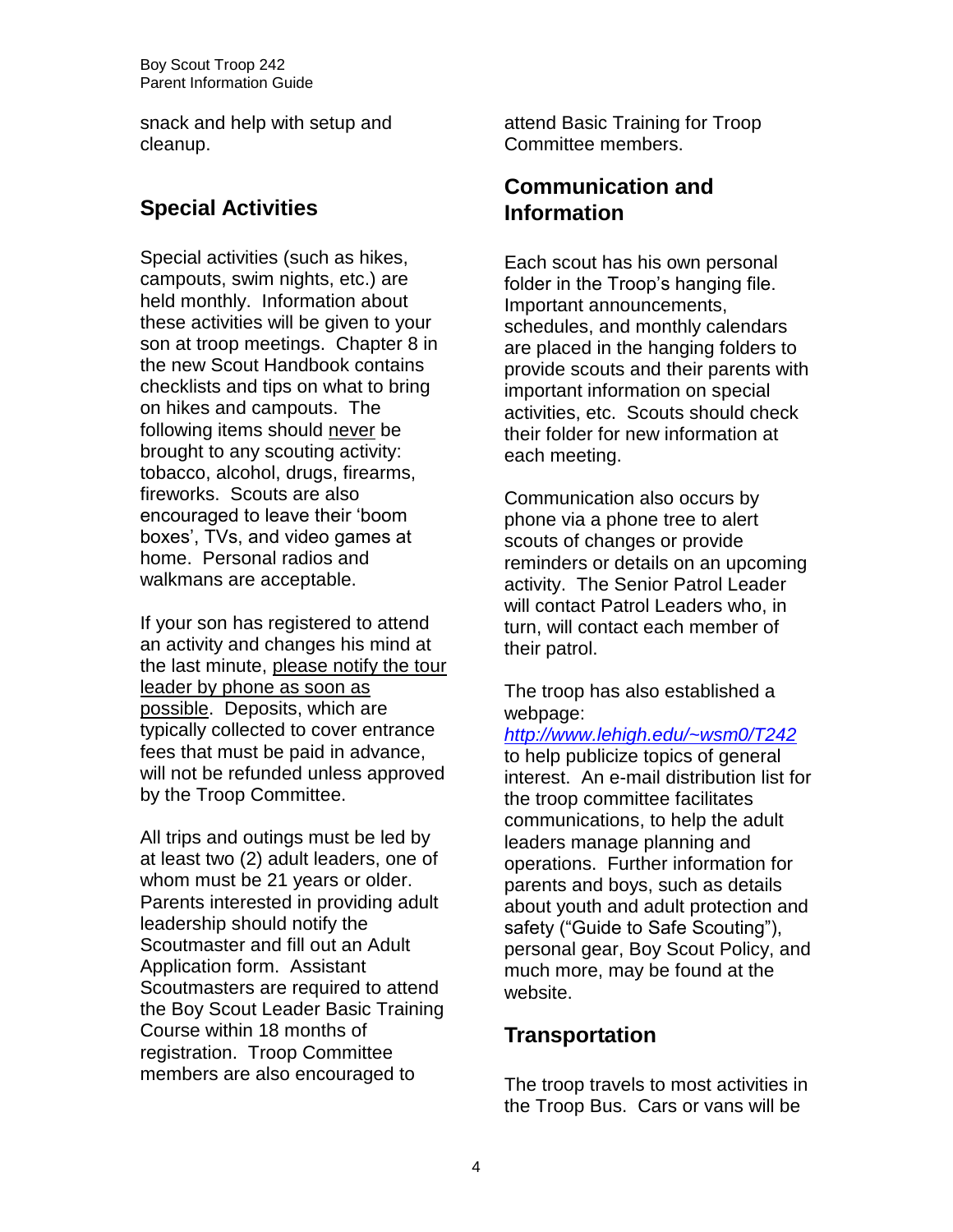used in the event that only a few scouts attend. The troop departs from and returns to Hope Lutheran Church, unless otherwise instructed. The troop departs promptly at the time indicated so plan to arrive at least 5 to 10 minutes early. Completed parental permission slips must be turned in before boarding the bus. See the tour leader to obtain a permission slip.

The troop will return approximately at the time indicated.

Parents/guardians will be notified by phone of any significant delays. Upon returning, no scout may leave before the gear is stored in the troop shed and they are dismissed by the Senior Patrol Leader. Everyone needs to do their share of work.

Two adult leaders, including the bus driver, will be present on the bus during all trips.

In accordance with BSA policy, scouts under 18 can drive to BSA activities only under the following conditions:

- a) Six months driving experience as a licensed driver (time on a learner's permit or equivalent excluded),
- b) No record of accidents or moving violations,
- c) Parental permission granted to the leader, driver and riders
- d) Tour leader is an adult at least 21 years of age.

**Additionally, the troop requires that parents or guardians notify the tour leader in advance if their son will be driving to a BSA** 

#### **activity and will be arriving late or departing early.**

Lastly, seat belts must be worn by all occupants and scouts may not ride on the rear deck of station wagons or in the bed of pickup trucks.

#### **Rank Advancement**

Scouts are awarded badges of rank in recognition of their scouting achievements. The first three are Tenderfoot, Second Class and First Class. Next come Star and Life. The highest rank is Eagle Scout.

Rank Advancements are attained by the scouts by attending meetings, camp-outs, summer camp, etc. Parents/guardians should never sign their son's handbook or do the requirements for him. He needs to do or learn how to do the requirement and be able to show or tell about it to a troop member before the requirement is marked as complete.

Requirements for Tenderfoot, Second Class and First Class may be signed off by Scout Instructors or by Assistant Scoutmasters. All sign offs will be conducted in accordance with BSA advancement policy. Specifically, the Scout must demonstrate that he has acquired the skill or competed the task exactly as stated in the requirement.

Active troop participation and rank advancement go together. By attending regularly, all new Troop 242 scouts can become First Class Scouts within 1 year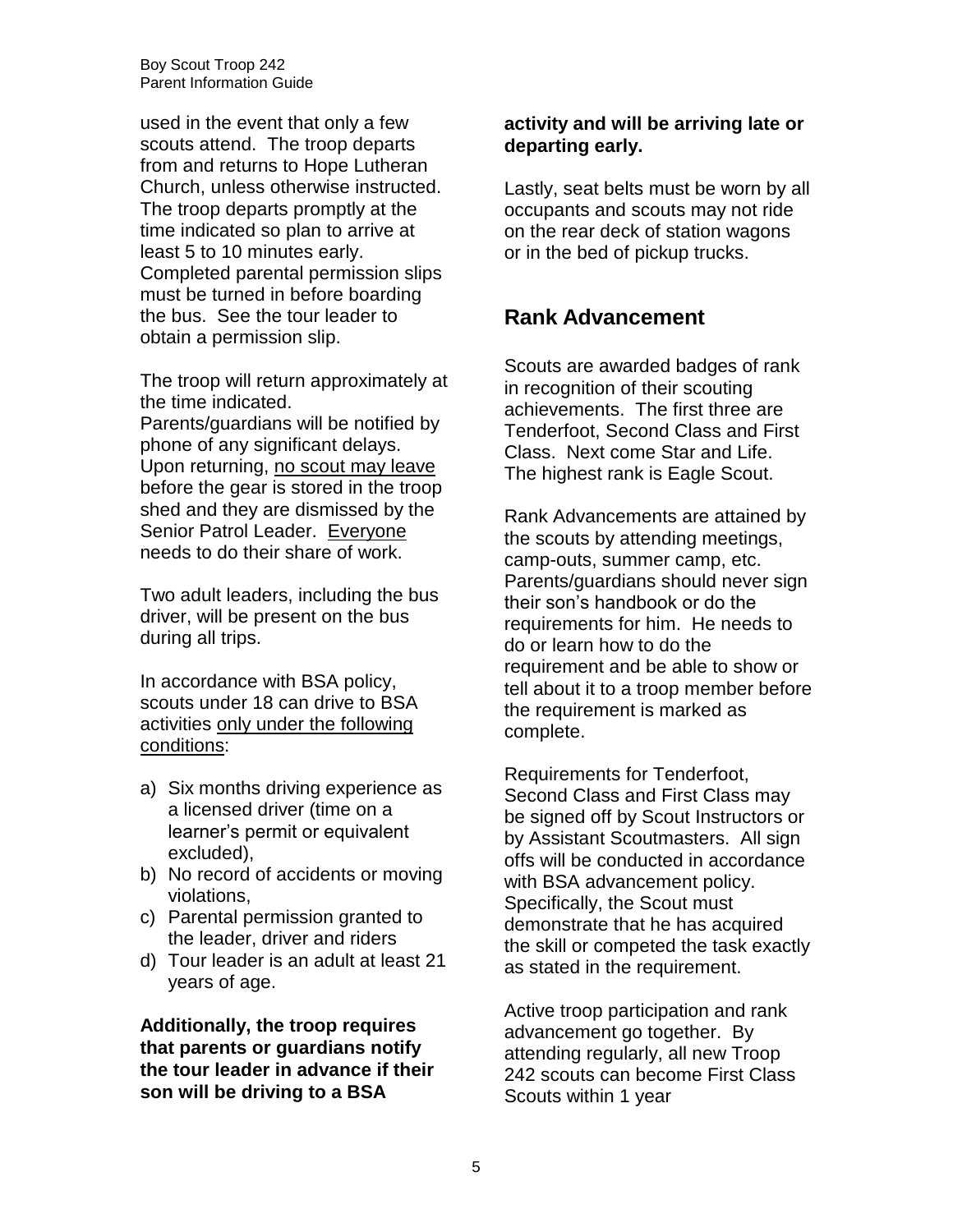#### **Scoutmaster Conference**

When a Scout completes all the requirements for a rank, he should notify the Scoutmaster to schedule a Scoutmaster Conference. During the Conference, the Scout will receive a signed Board of Review Check Sheet which he should read and bring to his Board of Review. The Scoutmaster is responsible for informing the Troop Committee about pending Boards of Review based upon Completion of Scoutmaster Conferences.

Boards of Review are conducted during the Troop Meeting one week prior to Courts of Honor by Troop Committee members who are interested in your son's progress as a Scout. They want to make sure your son really has completed the requirements for a rank. They may also have suggestions for how your son can get more out of Scouting. Scouts should arrive for their Board of Review on time, in complete Class A uniform, with their Handbook and signed Check Sheet. Awards will be presented to scouts passing their Boards of Review at the next court of honor. Boards of Review will be held for all Life Scouts at six month intervals to review their progress towards Eagle.

## **Merit Badges**

Merit badges are badges awarded to scouts for fulfilling requirements in specific fields of interest. The merit badges 'process' – contacting, working with and learning from an adult (in many cases someone the boy may not have known before) - is

an important part of the Scouting program.

There are more than a hundred merit badge hobbies and Scouting skills. Merit badges can guide a Scout toward a career, enrich his leisure life, hone his fitness, enhance his ability to help others, and stimulate personal growth. The steps to follow in earning a merit badge are presented in Chapter 7 of the new Scout Handbook, and includes a requirement of written Scoutmaster approval prior to starting a merit badge and contacting a merit badge counselor. See the Advancement Chairman or Troop Librarian for a current list of merit badge counselors.

Merit badges must be earned to advance in rank beyond First Class and certain merit badges are required to attain the rank of Eagle Scout (see pages 188 & 189 of the new Scout Handbook). Any registered Scout, regardless of rank, may work on a merit badge and receive the award when he earns it.

## **Elections**

Every six months, in March and September, the troop hold elections for various leadership positions within the troop. A very important point is that the **boys elect their leaders.** Only boys under 18 years of age are eligible to vote. Scouts may only be nominated for a leadership position if they are present in their full Class A uniform. The date of elections will be posted on the Troop monthly calendar.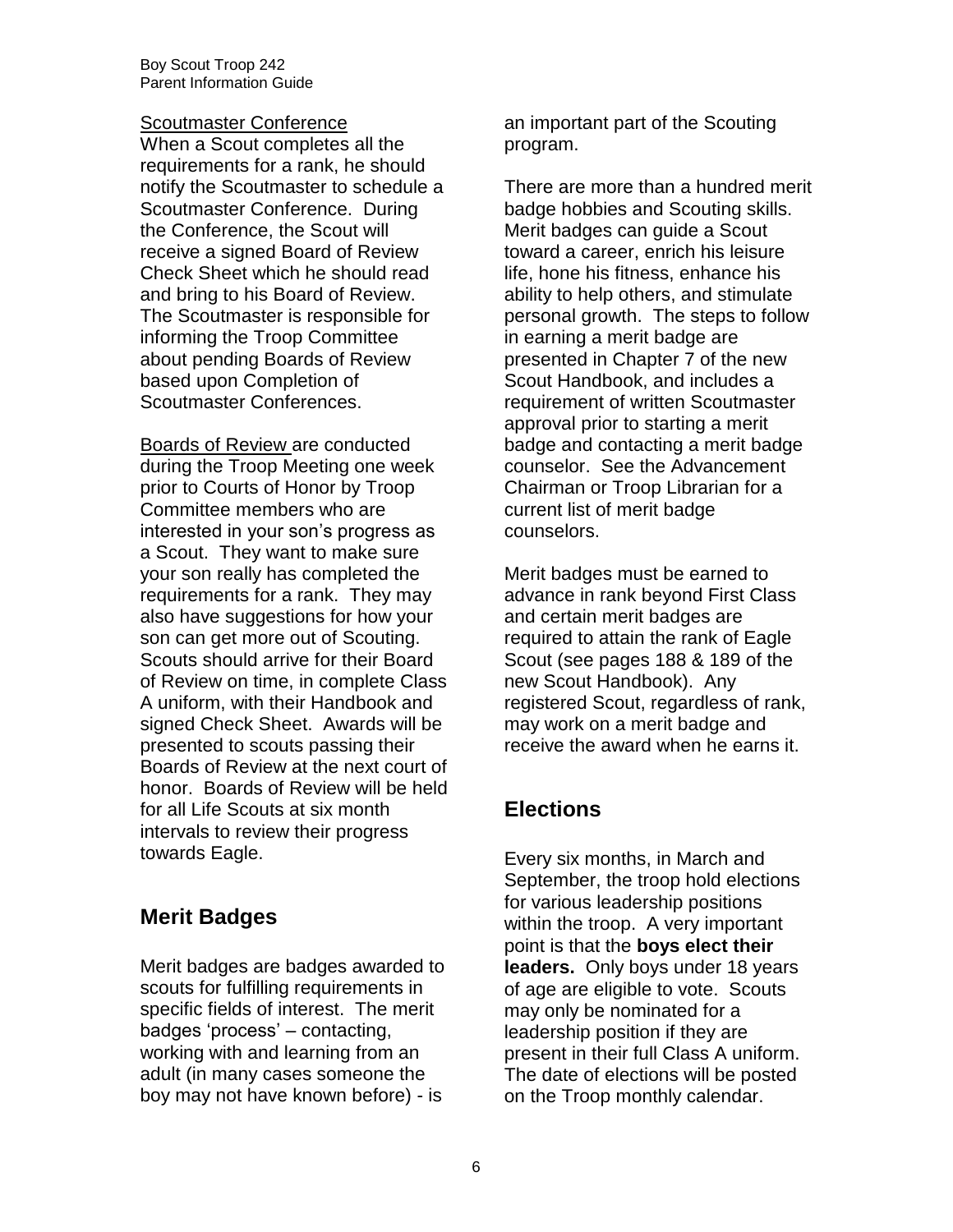The following leadership positions are elected by the scouts:

*Senior Patrol Leader\* Scribe Chaplian Aide Librarian Historian Quartermaster Patrol Leaders* (elected by patrols)

#### Note:

\* Scouts must have attained First Class Rank or higher to be SPL.

Scouts are encouraged to remain in their same patrol to foster patrol spirit. However, at the time of elections, scouts may reform or switch patrols with some involvement from the Scoutmaster and his Assistants to insure a proper balance within each patrol.

The Scoutmaster appoints the following additional leadership positions:

*Troop Guides Instructors*

Lastly, the Senior Patrol Leader, the Patrol Leaders and the Quartermaster each appoint an assistant.

## **Patrol Leaders Council**

The Patrol Leaders, with the elected Senior Patrol Leader as their head, form the Patrol Leader's Council. It is the council's job to plan and run the troop program. And it is each patrol

leader's responsibility to represent his patrol on the council and to interpret to his patrol the plans and decisions the council makes. Failure to regularly attend will result in not receiving credit for leadership position held. All Junior Leaders are required to attend PLC meetings.

## **High Adventure**

First Class scouts who are ready for more challenging activities will have an opportunity to participate in the troop's high adventure program. High adventure activities may include extended overnight backpacking trips, snow camping, rock climbing, cycling, skiing, wilderness survival, etc.. Activity coordinators will be selected to plan the activities, with the advice of an Adult Leader.

#### **Outstanding Scouter**

To reward scouts for active participation and rank advancement, the Outstanding Scouter Award is awarded at each Court-of-Honor to the scout that receives the highest number of "points" during the previous two-month period. Points are awarded for attendance at troop meetings and special activities, wearing the complete scout uniform to meetings, earning merit badges and other special awards, and advancing in rank.

The Outstanding Scouter will receive a Certificate of Recognition and a "Traveling Medal" which he may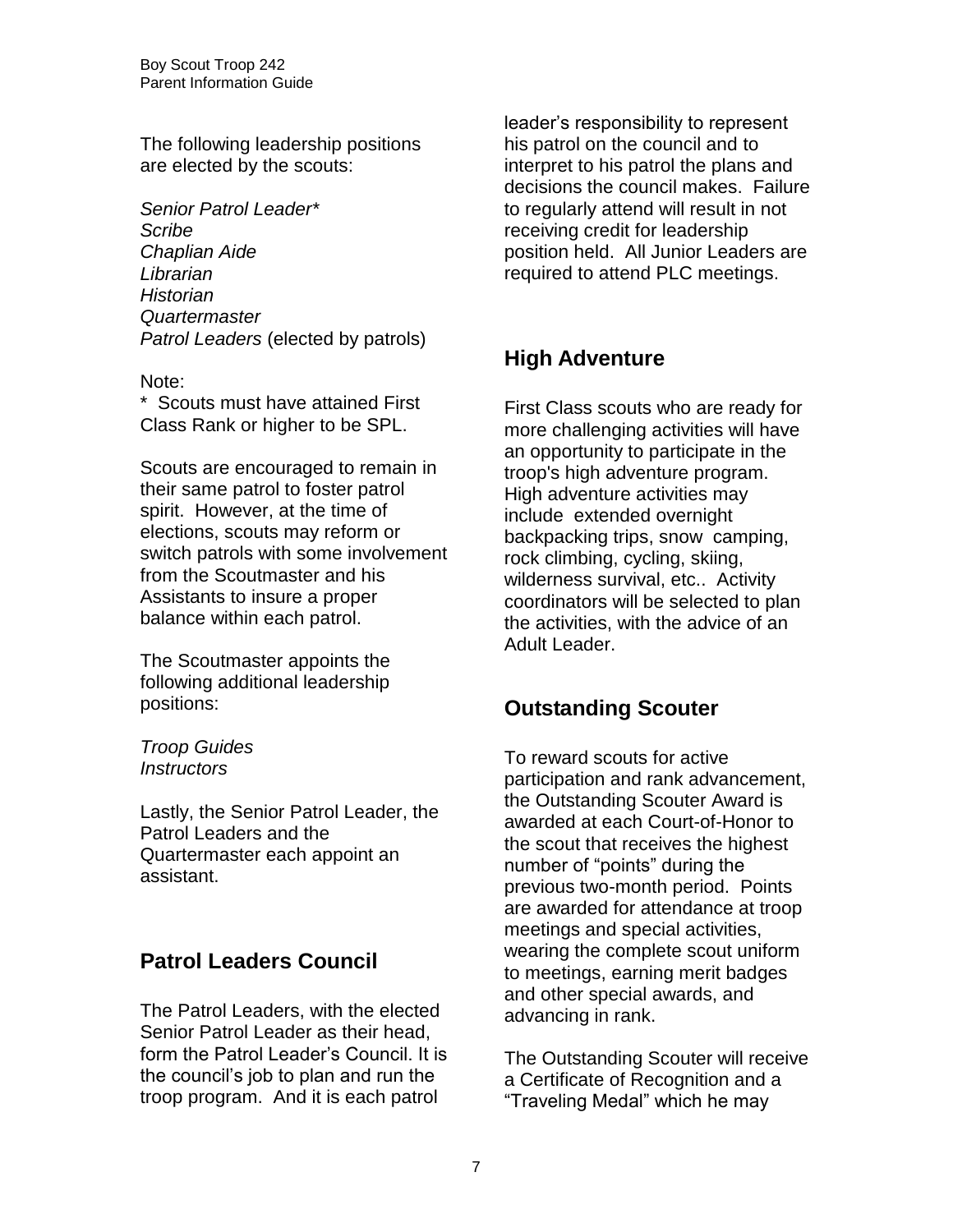wear for the following two month period. The Traveling Medal will then be handed over to the new Outstanding Scouter at the next Court of Honor.

Points are awarded as follows:

| Troop meeting             |         |
|---------------------------|---------|
| Full uniform (A or B)     |         |
| Handbook                  | 1       |
| Uniform inspection        | $*0-10$ |
| Day activity <4hrs        | 3       |
| Day activity > 4hrs       | 5       |
| Overnight/Weekend         | 7       |
| Summer camp               | 10      |
| Tenderfoot                | 10      |
| <b>Second Class</b>       | 10      |
| <b>First Class</b>        | 10      |
| Star                      | 15      |
| Life                      | 15      |
| Eagle                     | 20      |
| Merit Badge (eagle req'd) | 10      |
| Merit Badge (other)       | 5       |
| Other Awards (e.g.        | 10      |
| Religious)                |         |

\* 1 point per each 10% interval (rounded down) of the max 100% standard uniform inspection scale

# **Scout of the Year**

The Scout-of-the-Year Award will be presented at the annual Christmas Party to the scout earning the highest number of points during the year. Scouts earning this award will receive a special plaque of recognition.

# **Discipline**

If a Scout has any special needs, please advise the Scoutmaster immediately.

To ensure the safety of all scouts, discipline is of great importance. Scouts are expected to behave and to cooperate, and abide to the highest standards of the Scout Oath and Scout Law.

The Troop Committee has adopted the following discipline policy to handle unruly behavior. These are the minimum standards. Where the health and safety of the troop is at risk, higher standards may be enforced.:

#### *1st offense:*

Offense is discussed with Scout by Scoutmaster and Committee Chair.

#### *2nd offense:*

Committee Chair and Scoutmaster meets with Scout and parents to discuss the offense.

#### *3rd offense:*

In order to return as an active scout, he must go before the Committee and explain why he should be allowed to participate again in all activities.

*4th offense:* Permanent expulsion.

## **Volunteers / Adult Participation**

Parent Survey Sheets were handed out when your son joined the troop. Please complete and return them so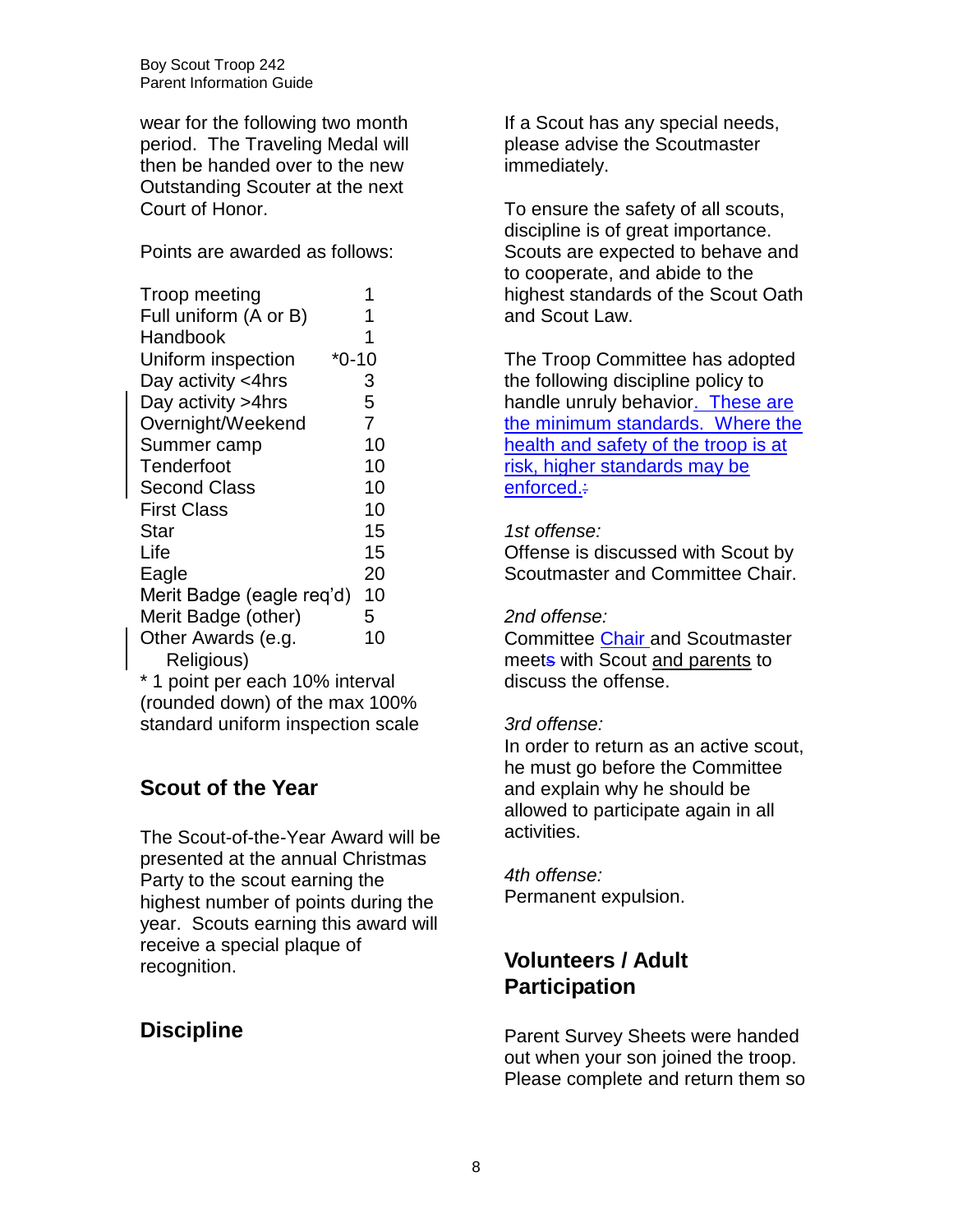the boys in our troop can benefit from your talents.

Merit Badge Counselors are needed to help the scouts complete their merit badge requirements. These are people (mostly parents or relatives) who are skilled or knowledgeable in certain areas that are covered in the BSA Merit Badge System. Volunteers would be appreciated and will be offered help to get started. Simply fill out an Adult Application form and list your qualifications. This is a great way to volunteer minimal time to help the boys with their advancement.

Bus Drivers are always in need to transport our active troop. A Commercial Driver's License (CDL) is required and our current drivers would gladly help with training. Troop 242 travels the whole eastern seaboard and the benefits the scouts receive from this advantage are endless. With no bus or driver, we either sit at home or we all car caravan. Think about how many trips your son would go on if you had to drive him everywhere!!

Assistant Scoutmasters support the Scoutmaster and guide specific program areas, such as the first year program, the high adventure program, the outdoor camping program, etc. Assistant Scoutmasters must complete basic leader training within 2 years after joining.

Parents must optain approval of the Scoutmaster to accompany the troop on an outdoor activity and and must abide by the same rules as the boys.

You are along as an observer and, if asked, as a helper.

## **Troop Committee**

The Troop Committee is composed of parents or relatives of current or former Scouts. This group oversees the proposed trips chosen by the scouts and decides what needs to be done to make things happen. It helps supervise service projects, money projects, camping trips, equipment needs, etc. To join, fill out an Adult Application and pay \$8.00 dues per year (prorated after January). The committee meets on the third Tuesday of each month at 7 pm. Training is recommended and offered every spring.

**HELP! Any time you have questions please call a leader, another parent, or an older scout. Listings are available upon request. If you don't ask questions, we assume you understand what's going on in your son's scouting life. Remember, the only dumb question is the one you don't ask!!**